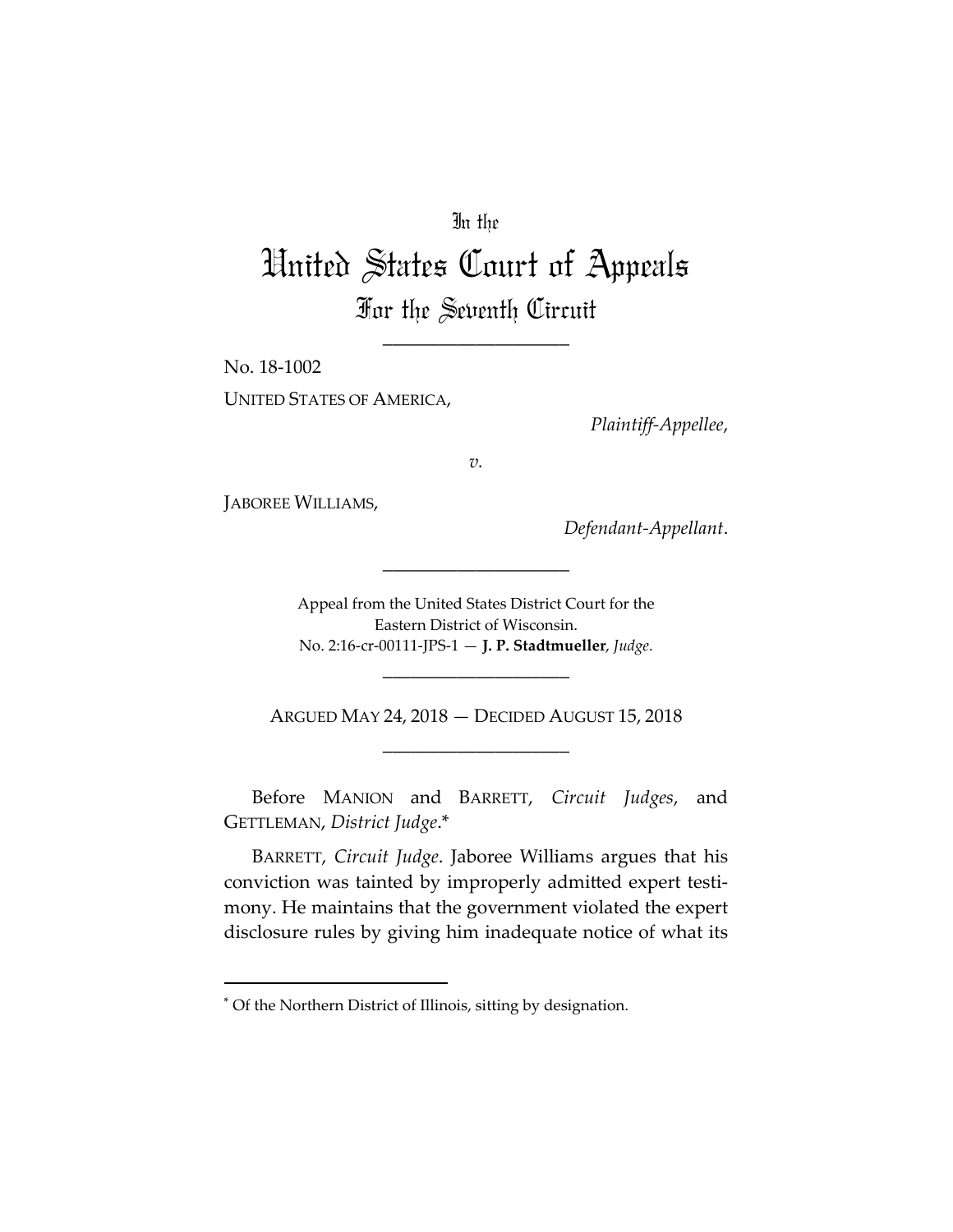expert planned to say at trial. Moreover, he says that the government used the expert's testimony to make an argument that the Federal Rules of Evidence prohibit: that he had the character of a sex trafficker and was therefore likely to have committed sex‐trafficking crimes.

While the government did not violate the rules prohibiting the use of character evidence, it probably did violate the ex‐ pert disclosure requirement. Nonetheless, we affirm Wil‐ liams' conviction because any error was harmless. The evidence of his guilt was so overwhelming that the jury would surely have convicted him even if the government's expert had not testified.

I.

Jaboree Williams was accused of myriad offenses relating primarily to a wide‐ranging sex‐trafficking scheme. We won't recount every sordid detail of Williams' scheme; suffice it to say that he lured women in desperate circumstances into prostitution by convincing them that he would take care of them. He then maintained control over these women through brutal physical abuse. He was indicted on numerous charges relating to sex trafficking, prostitution, heroin, obstruction of justice, and extortion.

Before trial, the government filed a notice of its intent to call Amy Mentzel, an FBI agent, as an expert witness. The no‐ tice adequately described Mentzel's credentials and her career with the FBI. But its summary of her anticipated testimony was sparse: it listed a series of broad topics without any explanation of what she would say about each. For example, it stated that she would testify about "the recruiting processes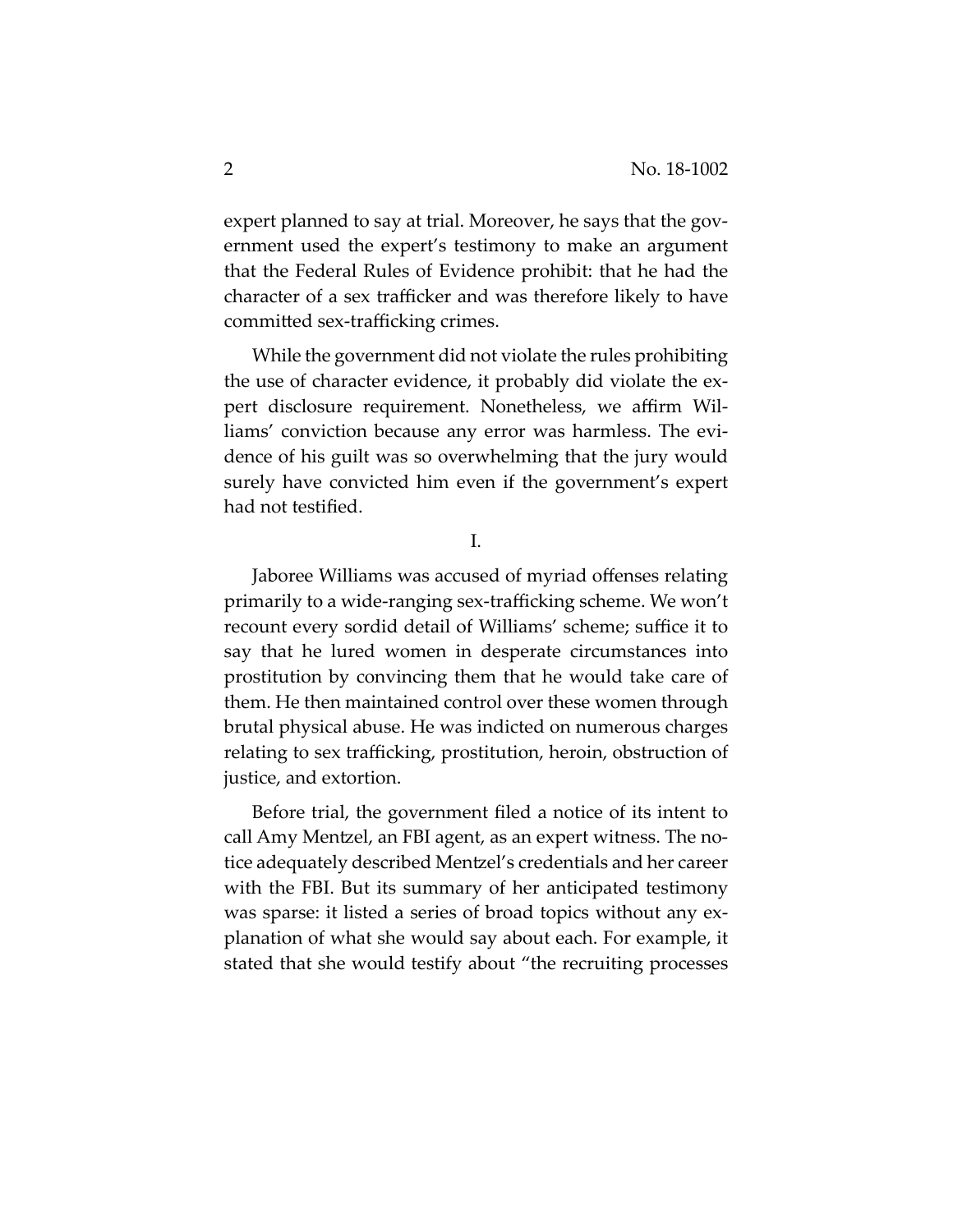used by pimps," "the methods pimps and those they prostitute use to advertise their services and acquire customers," and "other aspects of human sex trade involving adults and juveniles." It offered no detail about what Mentzel would say about recruiting, advertising, or any other aspect of the sex trade.

Williams moved to exclude Mentzel from testifying on the ground that the expert disclosure was inadequate and her tes‐ timony would not help the jury. The district court deferred consideration of that motion, and when the government in‐ troduced Mentzel as a witness at trial, Williams renewed his objections. He repeated his argument that the expert disclo‐ sure had been inadequate under Federal Rule of Criminal Procedure  $16(a)(1)(G)$ , which requires that the disclosure contain "a written summary of any [expert] testimony that the government intends to use" in its case‐in‐chief. And he again insisted that Mentzel's testimony would not help the jury the court's jury instructions would define the crime of human trafficking for the jurors, so he said that they would need no additional guidance on that point. He also referred the district court back to the motion he had originally filed to exclude Mentzel on the ground that her testimony would be imper‐ missible character evidence.

The court overruled these objections, and Mentzel testi‐ fied. She told the jury about how a human trafficker preys on vulnerable young women and makes them think that they're in a "boyfriend/girlfriend type of relationship" before having them go on prostitution "dates." She talked about how pimps coerce their victims through fraud and force, how they handle money, how they punish their victims to ensure obedience, how they organize their operations, what certain terminology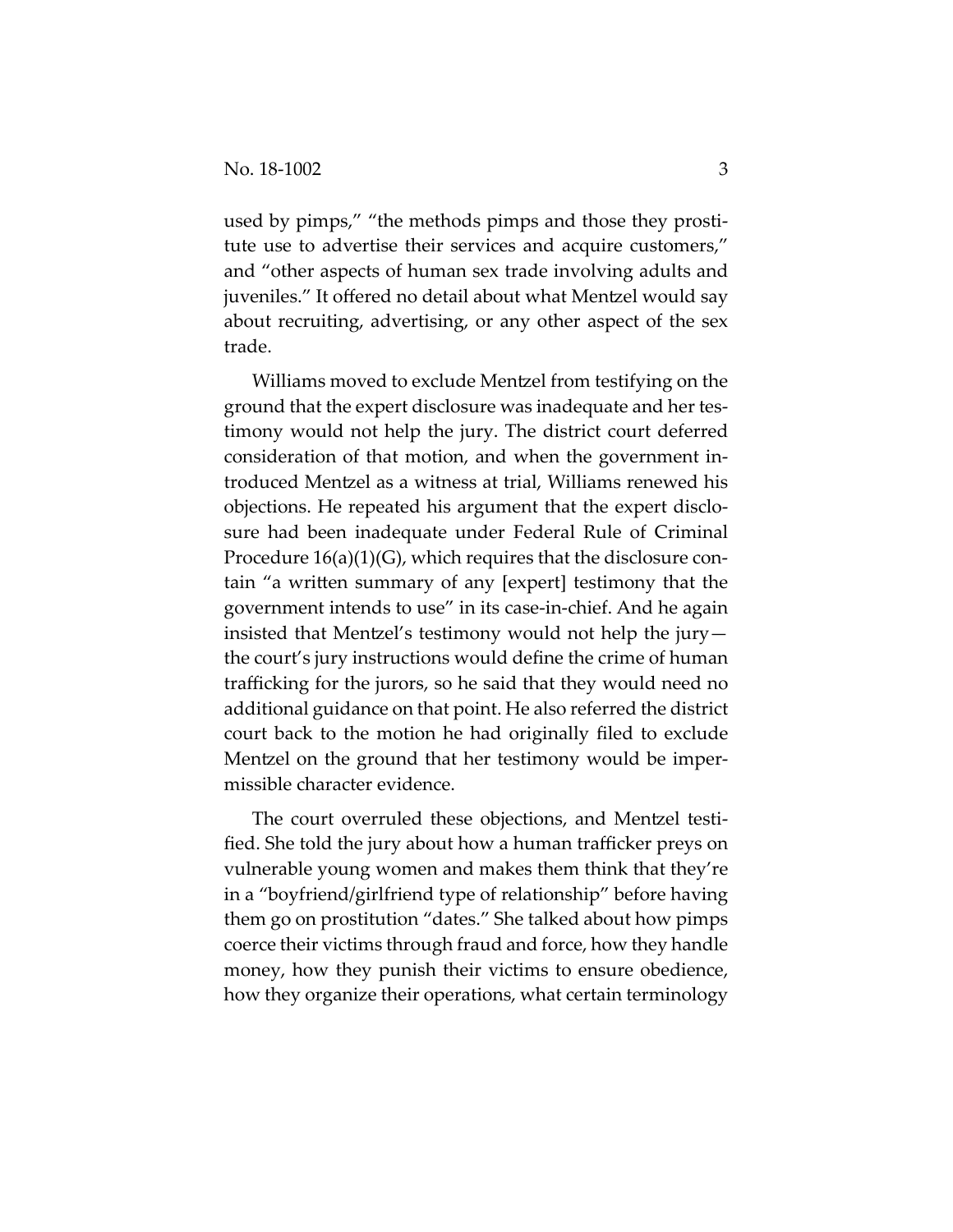means (like "trick" and "incall"), and the sorts of rules they set for their victims. Mentzel did not testify about Williams or his actions, as she had not been involved in his case.

Mentzel's expert testimony was a small part of a trial in which the lay testimony was substantial. Three of Williams' victims testified about how Williams recruited them to pros‐ titution, set up prostitution "dates" in numerous states, laid down rules for those "dates," controlled and kept any pay‐ ment, violently punished them for breaking any of his rules, and threatened them to ensure obedience. One victim testified that Williams knew about her addiction to Percocet and with‐ held the drug as a means of controlling her. There was also testimony that Williams choked one victim to the point of un‐ consciousness, stomped on one in a bathtub, beat one with a belt, punched one in the face, broke one victim's nose, and more. A woman named Heller, who was romantically linked to Williams but did not engage in prostitution, testified that Williams admitted to prostituting several of the testifying vic‐ tims. Heller often picked Williams and his victims up from hotels where Williams had forced them to service his clients. She also listened as Williams physically abused one of his vic‐ tims. Another witness, one of Williams' longtime friends, told the jury that Williams had both introduced one of the testify‐ ing victims as his prostitute and bragged about his pimping activities.

The documentary evidence was similarly ample. There were pictures of injuries that Williams had inflicted on his victims. There were online prostitution ads for each of the testi‐ fying victims, all linked to Williams' email addresses. There were text messages and Facebook messages in which Wil‐ liams admitted that he was a pimp and referred to the same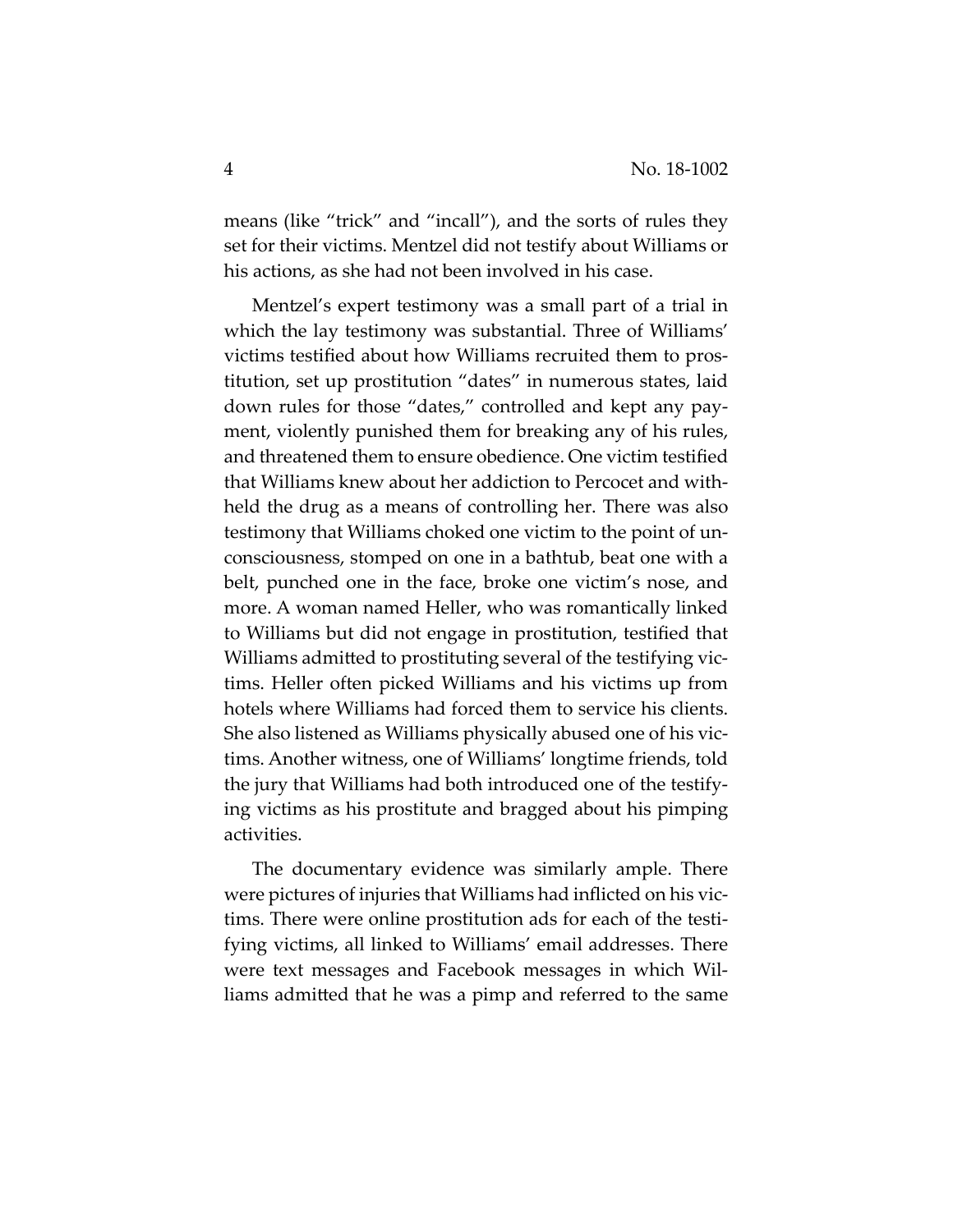victims who later testified at his trial. In short, the evidence against Williams was overwhelming.

The jury convicted Williams of almost all of the charged crimes, and he now appeals that conviction.

II.

Williams argues that the court should have excluded Mentzel's testimony, because the government's expert disclosure was insufficient. Federal Rule of Criminal Procedure  $16(a)(1)(G)$  requires the government to provide a "written summary" of the expert testimony it intends to introduce, and the government cannot satisfy that obligation by merely providing a "list of topics." *United States v. Duvall*, 272 F.3d 825, 828–29 (7th Cir. 2001). To help the defendant prepare for trial, the disclosure must summarize what the expert will ac‐ tually say about those topics. *Id.* The government's disclosure of Mentzel's testimony was plainly inadequate under that standard, because it did no more than list a series of topics that she planned to cover.

The government, however, argues that this standard does not apply. According to the government, a written summary must include more than a list of topics only when an expert provides opinion testimony. And Mentzel did not provide opinion testimony; she provided "background, educational testimony." Thus, the government says, the list it provided was enough to satisfy Rule  $16(a)(1)(G)$ .

There are serious reasons to doubt the government's position. The "written summary" requirement of Rule  $16(a)(1)(G)$ applies to "any testimony that the government intends to use under Rule[] 702," and Rule 702 governs both experts who of‐ fer an opinion and those who don't. And in defining the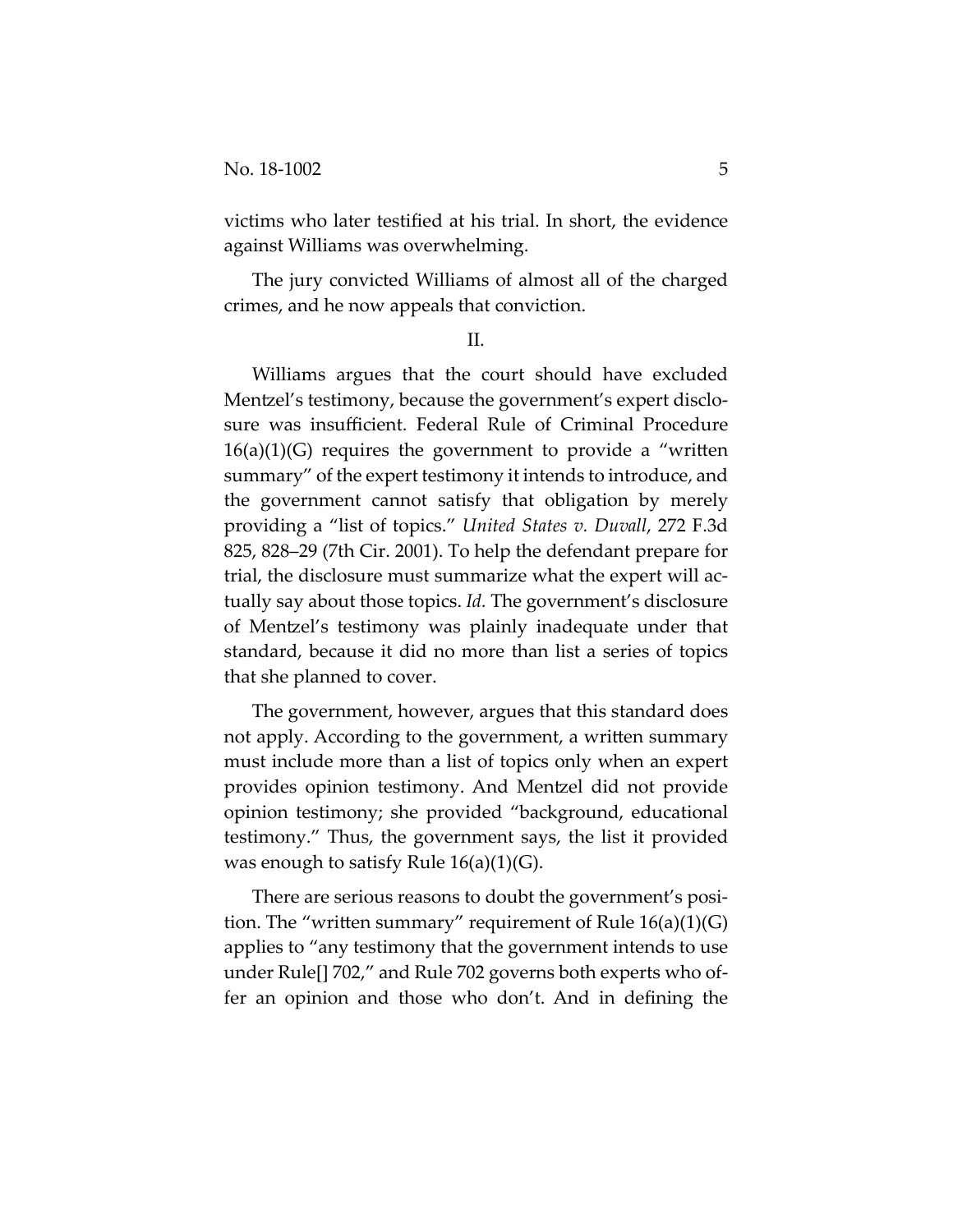phrase "written summary," we have stated broadly and une‐ quivocally that Rule  $16(a)(1)(G)$  "requires a summary of the expected testimony, not a list of topics." *Duvall*, 272 F.3d at 828. Neither the rule nor our interpretation of it suggests that "written summary" means something different for non‐opin‐ ion experts.

That said, any deficiency in the written summary was harmless. As an initial matter, Williams has not shown that the lack of detail affected his ability to present a defense. For example, he has not shown that he was "unduly surprised" by Mentzel's testimony. *United States v. Thornton*, 642 F.3d 599, 606 (7th Cir. 2011) (holding that a defendant was not preju‐ diced by an inadequate Rule 16 disclosure where he "ha[d] not demonstrated, for example, that he was unduly surprised or lacked an adequate opportunity to prepare a defense"). His opening brief does say in passing that the vague notice made it impossible for him to evaluate whether he needed an expert witness of his own to rebut Mentzel's testimony. But he does not assert, let alone show, that he actually would have consid‐ ered having his own expert testify had the notice been more detailed. He also argues that the sparse notice made it difficult for him to make, and for the district court to assess, other arguments against the admission of the testimony. Yet his sub‐ stantive objection to the testimony is meritless—we will say more about that below—so any impediment to making that objection was harmless.

Moreover, any error in admitting Mentzel's testimony "could not have made any difference" to the outcome. *Duvall*, 272 F.3d at 829. To evaluate whether an error was harmless, we consider "whether the prosecution's case would have been significantly less persuasive in the mind of the average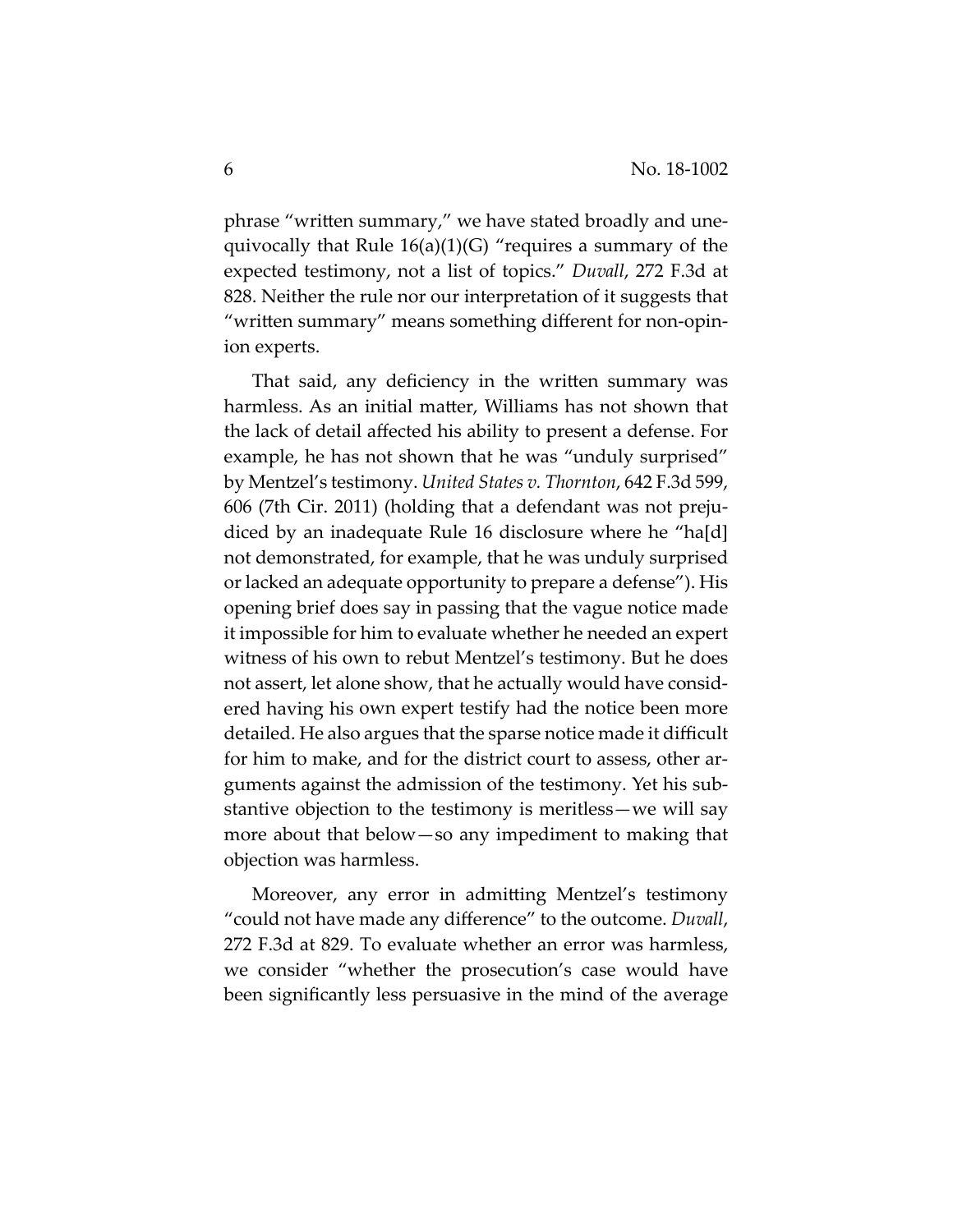juror if the erroneously admitted evidence had been excluded." *United States v. Saunders*, 826 F.3d 363, 370 (7th Cir. 2016). Williams has conceded that the testimony of his victims was more than adequate to convince the jury that he was guilty of the charges for which he was convicted, and "[t]he question for the trial was whether the women should be be‐ lieved." Nothing in Mentzel's testimony bore on whether the women who testified should be believed, and we see no rea‐ son that an average juror would find the prosecution's case less compelling without Mentzel's description of how sex traf‐ ficking works.

## III.

Williams objects to Mentzel's testimony for another reason: he says that it should have been excluded as evidence of a "group character trait." The prosecution ordinarily cannot introduce "[e]vidence of a person's character or character trait … to prove that on a particular occasion the person acted in accordance with the character trait." Fed. R. Evid. 404(a)(1). Williams argues that the government used Mentzel's testimony to show that he had the character of a typical sex trafficker and was therefore likely to have engaged in sex traffick‐ ing.

This argument fails, because Mentzel's testimony was not designed to illustrate the "character" of a typical sex traf‐ ficker. Although it is difficult to give a comprehensive defini‐ tion of "character evidence," we generally interpret it as "ev‐ idence that 'refers to elements of one's disposition, such as honesty, temperance, or peacefulness,' which shows a propensity to act a certain way in a certain situation." *United States v. Romero*, 189 F.3d 576, 587 (7th Cir. 1999) (quoting *United States v. Doe*, 149 F.3d 634, 638 (7th Cir. 1998)). Rule 404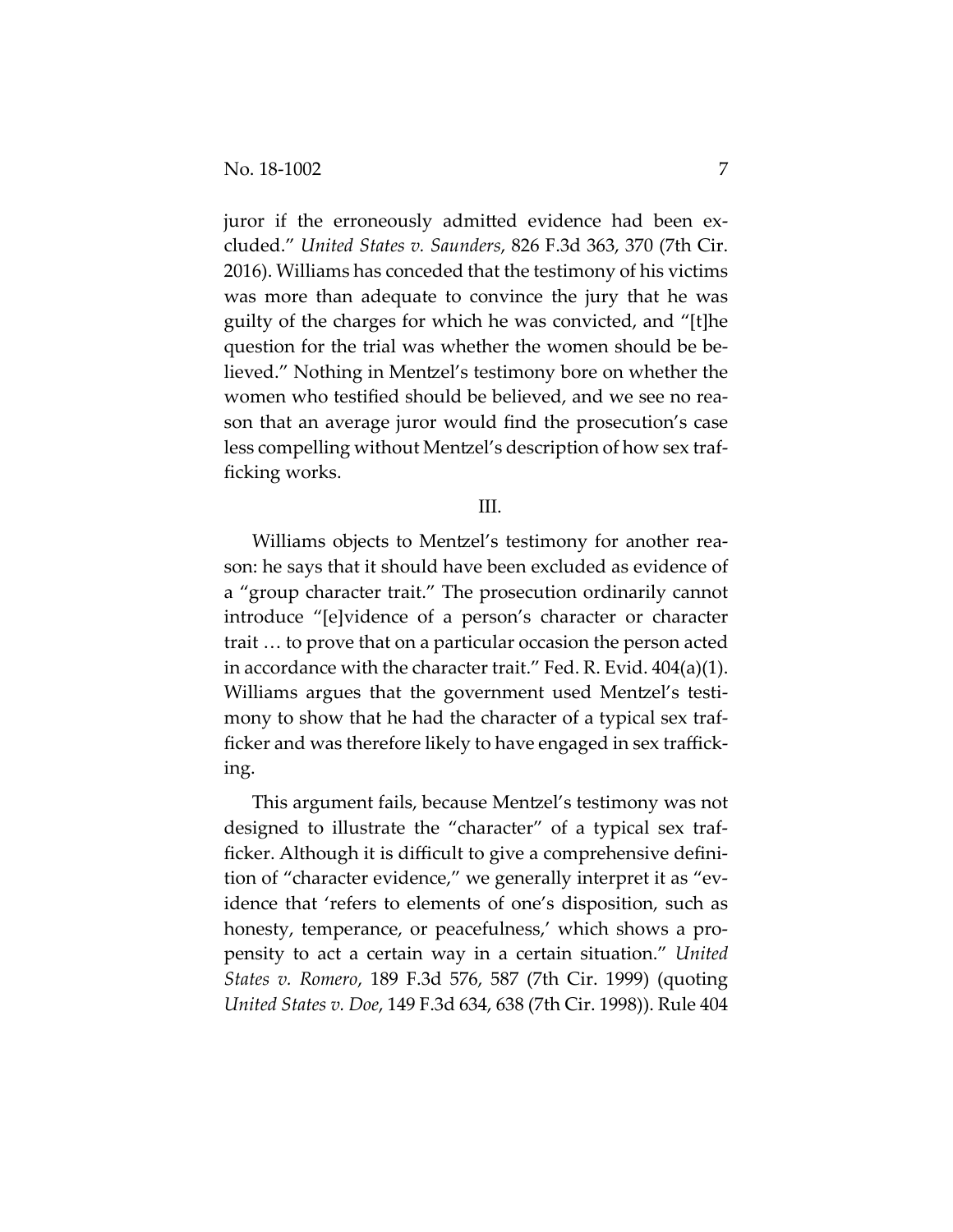prohibits "an attempt to use a person's personality or psycho‐ logical propensity to prove what the person did." *Id.*

Because of this rule, Mentzel could not have testified about the character of sex traffickers to raise the forbidden inference that Williams' similar character made him likely to engage in sex trafficking. For example, she could not have testified that sex traffickers are violent people likely to brutalize women so that the government could then argue that Williams was also violent and thus likely to brutalize women. Nor could the government have used Mentzel's testimony to make the same point indirectly by relying on the acts of both sex traffickers and Williams to raise the forbidden inference about how peo‐ ple with a certain character trait are likely to behave. Rule  $404(b)(1)$  ("Evidence of a crime, wrong, or other act is not admissible to prove a person's character in order to show that on a particular occasion the person acted in accordance with the character.") For example, the government could not have used Mentzel's testimony about what sex traffickers do as proof that they are violent people likely to act in accordance with that violent character, and that Williams' behavior shows that he too is violent and therefore also likely to act in accordance with that violent character.

But that is not what the government did. Mentzel's testi‐ mony was not about the propensity of people with a certain disposition to commit sex‐trafficking crimes. Nor did the gov‐ ernment use Mentzel's testimony to illustrate that the acts of sex traffickers revealed that they had a certain disposition that made them likely to commit sex‐trafficking crimes. Nor did the government use that evidence to argue that Williams had the disposition of a sex trafficker and was therefore likely to have committed sex-trafficking crimes. The government used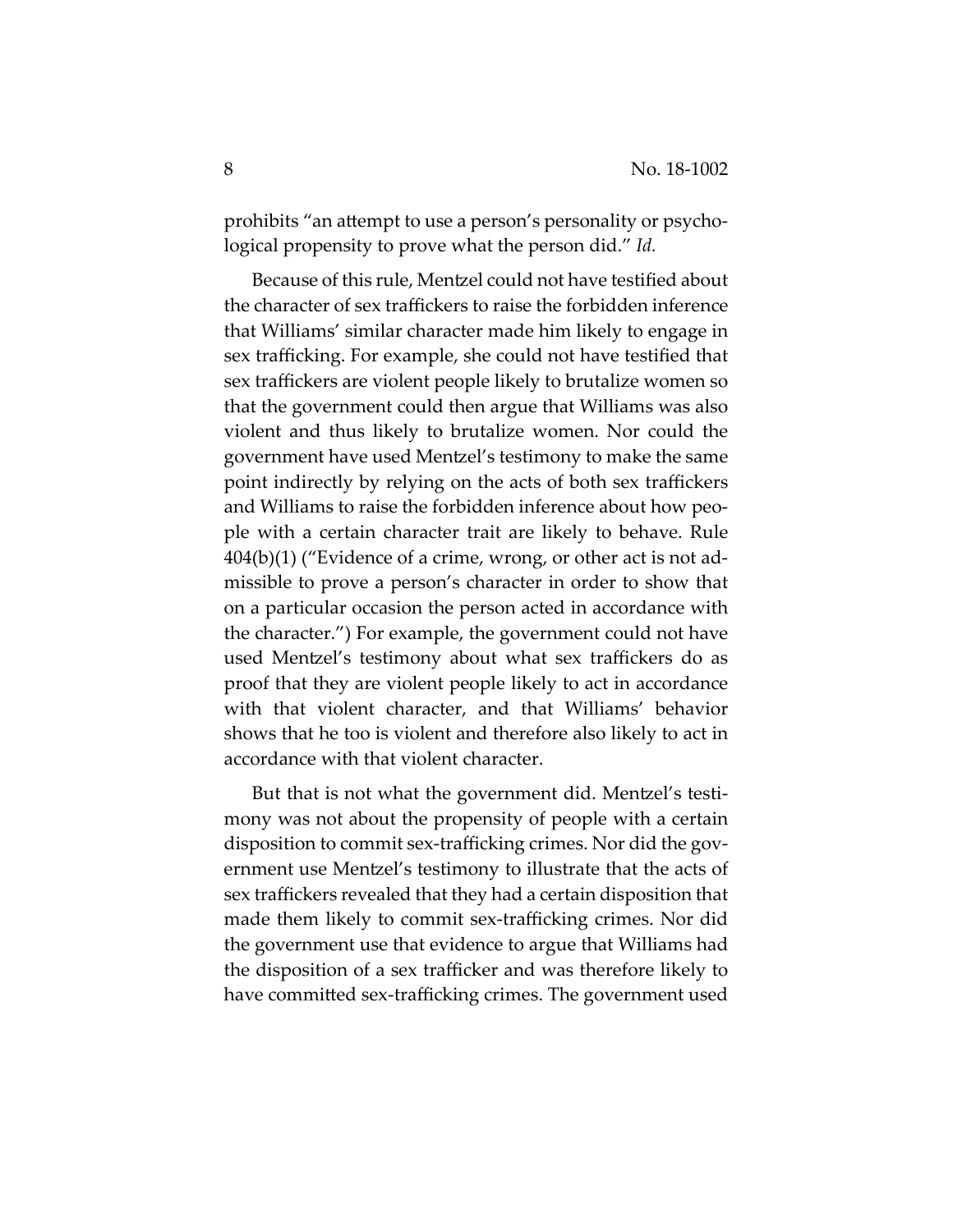Mentzel's testimony about the acts of sex traffickers to illustrate their modus operandi, not their character; it suggested that because Williams employed similar techniques, his be‐ havior was evidence that he too was engaged in a sex-trafficking operation. Rule 404's prohibition on character evidence is inapplicable, because there were no arguments about charac‐ ter at play.

We have repeatedly rejected essentially the same argument that Williams makes now. For example, in *United States v. Romero*, the defendant was a pedophile accused of using the internet to lure underage boys away from their homes, and the government introduced an expert witness who discussed the actions of sex offenders to "explain their techniques or modus operandi." 189 F.3d at 587. We rejected the defendant's argument that the expert's testimony was impermissible char‐ acter evidence under Rule 404. The government did not use that testimony to argue that the defendant's poor character made him likely to sexually abuse children. It used that testimony to show that his actions were consistent with common tactics that pedophiles used to lure their victims. *Id.*

*United States v. Doe* is another example. 149 F.3d 634 (7th Cir. 1998). There, the defendant was accused of being part of a Nigerian smuggling operation that trafficked heroin from Southeast Asia to the United States. *Id.* at 636. The govern‐ ment introduced an expert witness who testified about the practices of such Nigerian drug‐smuggling operations and how they get their drugs into the country. *Id.* We held that this testimony was not impermissible group character evidence, because it did not "suggest[] that [the defendant] had a 'pro‐ pensity' to import or distribute drugs." It "served only to illu‐ minate the *modus operandi* of Nigerian importers of Southeast